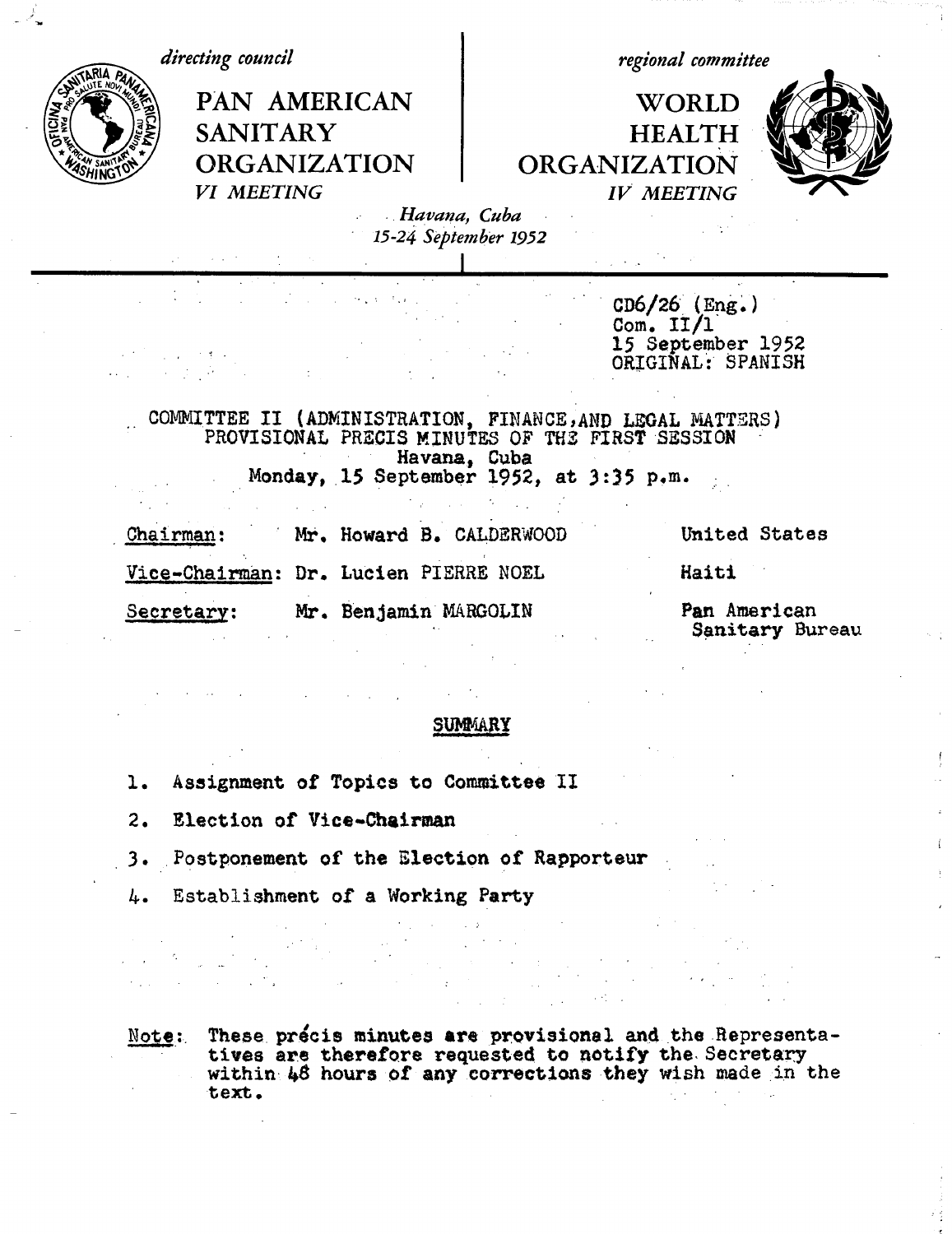$CD6/26$  (Eng.) Com. II/1 Page 2

#### 1. ASSIGNMENT OF TOPICS TO COMMITTEE II

The CHAIRMAN asked the members of the Committee to agree upon the nomination of a Vice-Chairman and, meanwhile, took advantage of the opportunity to announce the topics assigned to Committee II. They are as follows:

i<br>I

Topic 13: Financial Report of the Director and Report of the External Auditor for the Financial Year 1951 (Document CD6/10)

- Topic 14: Amendments to the Staff Rules of the Pan American Sanitary Bureau (Document CD6/14)
- Topic 16: Report of the Permanent Committee of the Executive Committee on Revision of the Constitution of the Pan American 3anitary Organization (Document CD6/19)
- Topic 23.: Privileges and Immunities (Document CD6/8)
- Topic 24: Status of Working Capital Fund .(Document CD6/15)
- Topic 26: Language Courses for Staff Members of the Pan American Sanitary Bureau (Document CD6/23)
- Topic 27: Additional Protocol to the Pan American Sanitary Code
- Topic 28: Buildings and Installations at Headquarters (Document CD6/24)

#### 2. ELECTION OF VICE-CHAIRMAN

Dr. VELEZ MORAN (Ecuador) nominated the Representative of Panama as Vice-Chairman.

Dr. CALVO (Panama) expressed appreciation at having been nominated, but declined because of the fact that his country had only one Representative on the Directing Council and it would therefore be difficult for him to take part in the deliberations of both Committees.

Dr. ALLWOOD PAREDES (El Salvador) suggested that, in view of the statement of the Representative of Panama, the vice-chairman be chosen from a country represented by more than one delegate.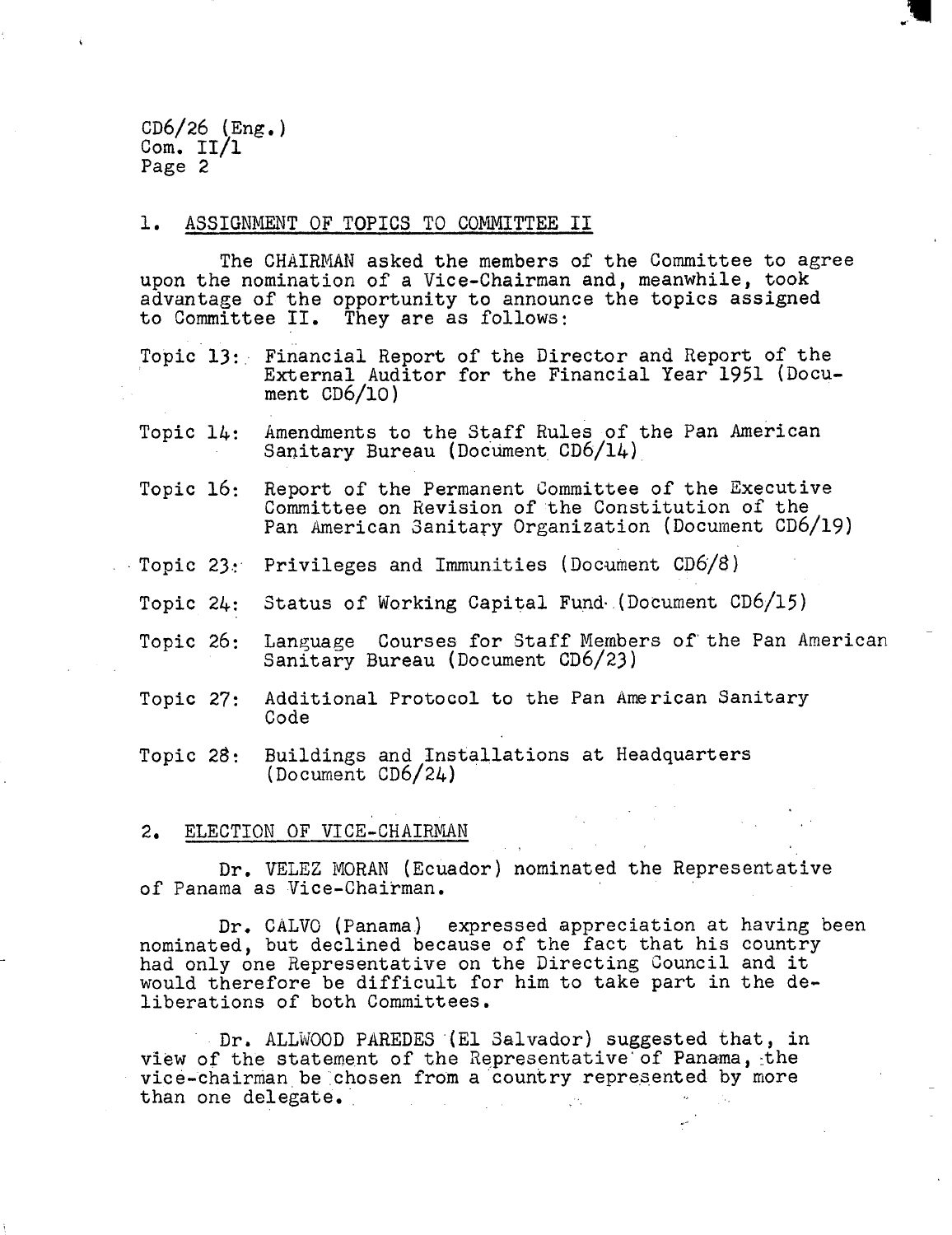CD6/26 (Eng.) Com.  $II/1$ Page 3

Dr. ESTRUCH (Dominican Republic) nominated the Representative of Haiti.

#### DECISION TAKEN

The Representative of Haiti was unanimously elected Vice-Chairman.

Dr. PIERRE NOEL (Haiti) took his place as Vice-Chairman.

#### 3. POSTPONEMENT OF THE ELECTION OF RAPPORTEUR

The CHAIRMAN asked if the Committee wished to elect its Rapporteur at that time or preferred to postpone the election until a later session.

Dr. BRAGA (Brazil) thought it preferable to postpone the election until a later session, and it was so agreed.

#### 4. ESTABLISHMENT OF A WORKING PARTY

The CHAIRMAN observed that the absence of some Representatives would make it difficult for both Committees to meet at the same time, since the necessary quorum would be lacking in one of them. He therefore proposed the formation of a Workin Party composed of members of delegations having more than one Representative, although all the Representatives may attend its sessions.

This Working Party would consider specific topics to be submitted later to the full Committee. The CHAIRMAN proposed that it study Topics 13, 14, 23 and 29. He felt that the members of Committee II would probably be unable to take decisions on Topics 13 and 14, since they had not had time to study them, and proposed that the Committee suspend its deliberations so the Working Group could meet later.

It was so agreed.

The meeting was adjourned at 3:55 p.m.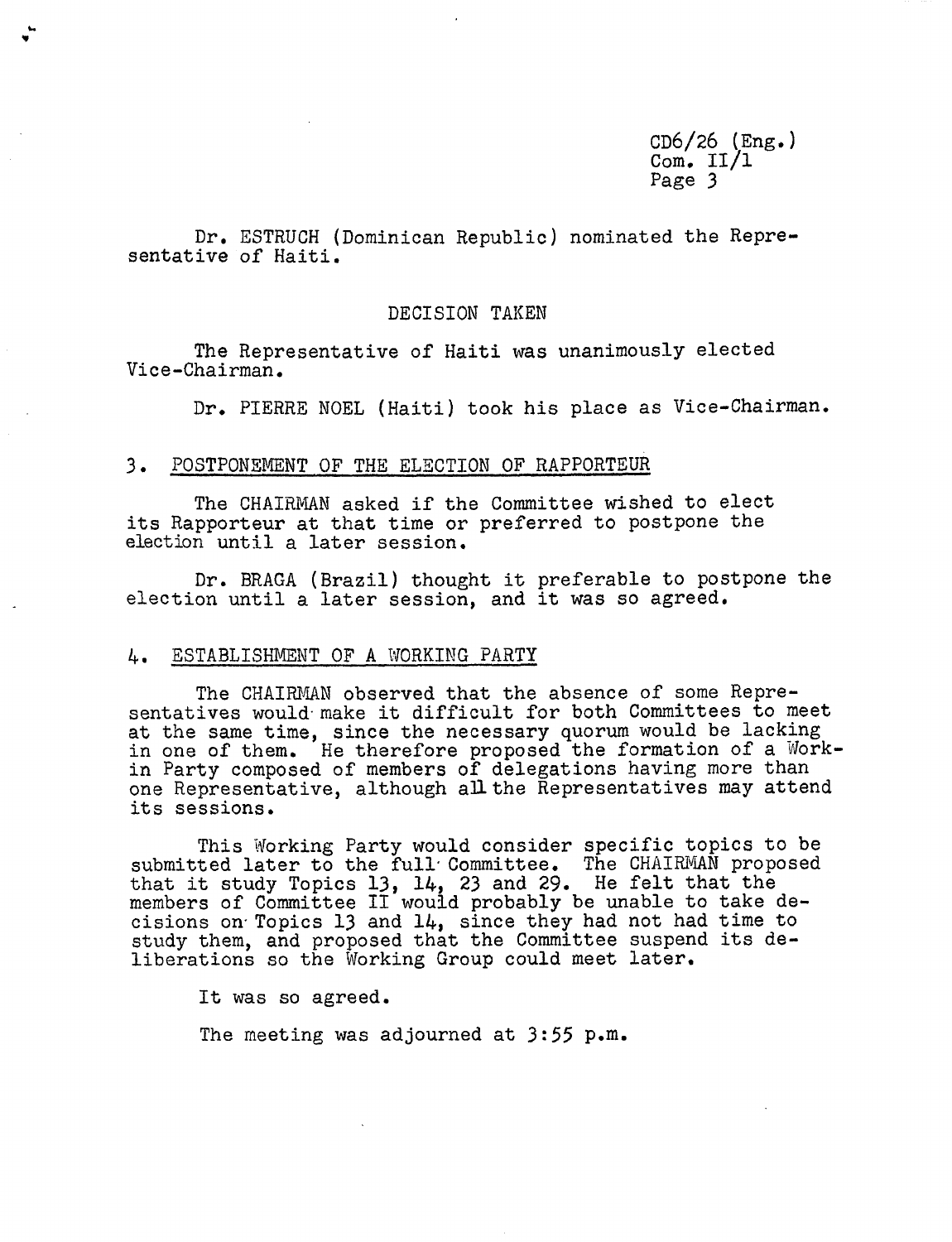| directing council |                               | regional committee                                                                                         |                                      |                     |                                                                          |  |
|-------------------|-------------------------------|------------------------------------------------------------------------------------------------------------|--------------------------------------|---------------------|--------------------------------------------------------------------------|--|
| FICINA            | <b>SANITARY</b><br>VI MEETING | PAN AMERICAN<br><b>ORGANIZATION</b>                                                                        | Havana, Cuba<br>15-24 September 1952 | <b>ORGANIZATION</b> | WORLD<br><b>HEALTH</b><br><b>IV MEETING</b>                              |  |
|                   |                               | COMMITTEE II (ADMINISTRATION, FINANCE, AND LEGAL MATTERS) PROVISIONAL PRECIS MINUTES OF THE SECOND SESSION | Havana, Cuba                         |                     | $CD6/39$ (Eng.)<br>Com. $II/3$<br>17 September 1952<br>ORIGINAL: SPANISH |  |
|                   |                               | Wednesday, 17 September 1952, at 3:40 p.m.                                                                 |                                      |                     |                                                                          |  |
| <u>Chairman:</u>  |                               | Mr. Howard B. CALDERWOOD                                                                                   |                                      |                     | United States                                                            |  |
|                   |                               | Vice-Chairman: Dr. Lucien PIERRE NOEL                                                                      |                                      |                     | Haiti                                                                    |  |
| Secretary:        |                               | Mr. Benjamin MARGOLIN                                                                                      |                                      |                     | Pan American<br>Sanitary Bureau                                          |  |

 $\epsilon$ 

SUMMARY

- 1. Report of the Working Party on Topics 13, 14, 23, 26, and<br>28. (Document CD6/32)
- 2. Topic 24: Status of the Working Capital Fund (Document CD6/15)

Note: These précis minutes are provisional and the Representa-<br>tives are therefore requested to notify the Secretary<br>within 48 hours of any corrections they wish made in the text.

 $\label{eq:2} \frac{1}{2} \int_{0}^{2\pi} \frac{1}{\sqrt{2}} \, \mathrm{d} \mu \, \mathrm{d} \mu \, \mathrm{d} \mu \, \mathrm{d} \mu \, \mathrm{d} \mu \, \mathrm{d} \mu \, \mathrm{d} \mu \, \mathrm{d} \mu \, \mathrm{d} \mu \, \mathrm{d} \mu \, \mathrm{d} \mu \, \mathrm{d} \mu \, \mathrm{d} \mu \, \mathrm{d} \mu \, \mathrm{d} \mu \, \mathrm{d} \mu \, \mathrm{d} \mu \, \mathrm{d} \mu \, \mathrm{d} \mu \, \mathrm{d} \mu \, \mathrm{d$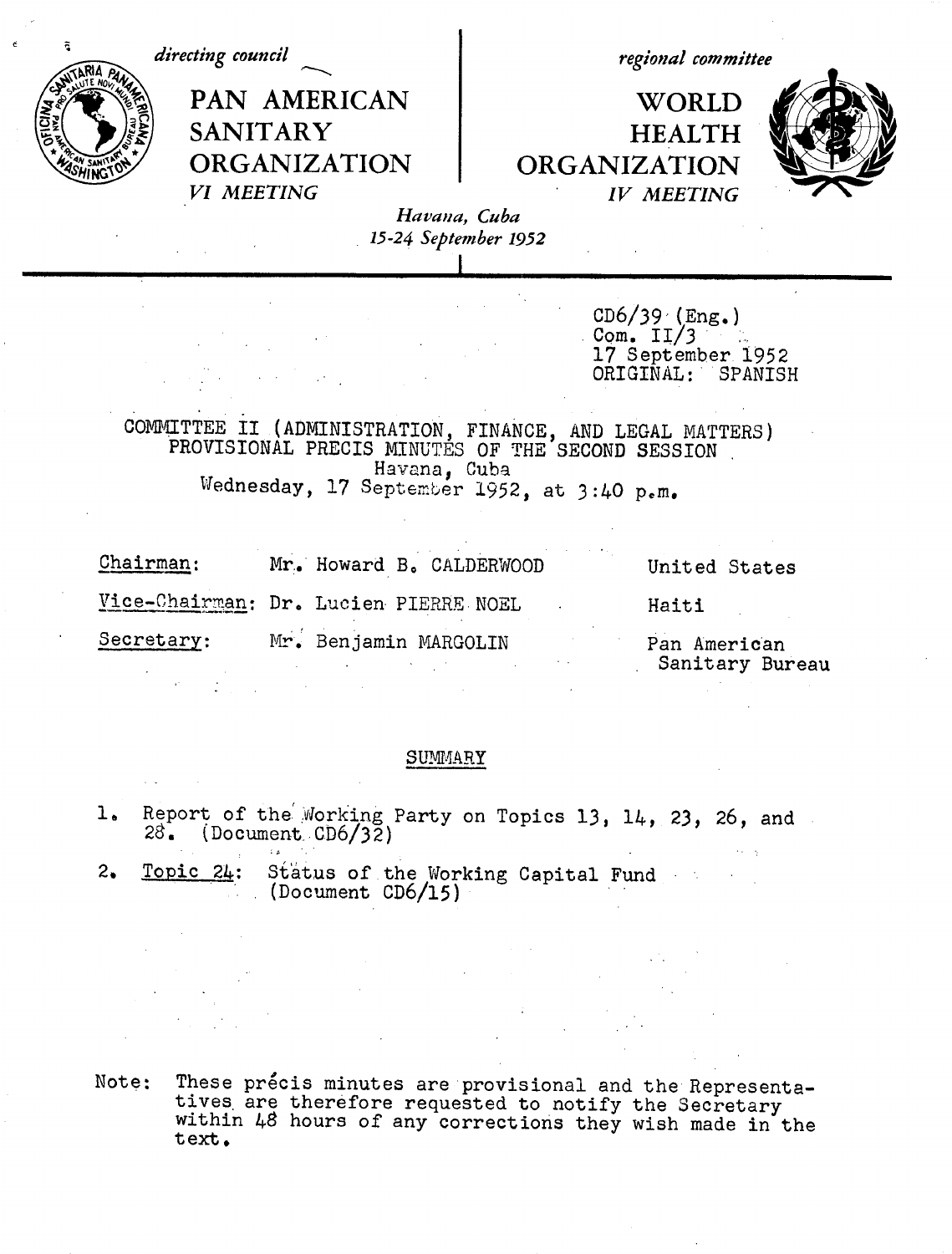1. REPORT OF THE WORKING PARTY ON TOPICS 13, 14, 23, 26, AND 28 (Document CD6/32)

The CHAIRMAN presented the Report of the Working Party.

Point 1 of the Report of the Working Party: Topic 13: Financial Report of the Director and Report of the External Auditor for the Financial Year 1951 (Document CD6/1O)

The CHAIRMAN announced that the status of unpaid quota contributions, annexed to the report, is the same as that sent to the Governments.

#### DECISION TAKEN

Without discussion, the point of the Report of the Working Party dealing with Topic 13 was approved.

Point 2 of the Report of the Working Party: Topic 23: Privileges and Immunities (Document CD6/8)

The CHAIRMAN pointed out that there are two types of agreement: those relating to the Zone Offices and general agreements,

#### DECISION TAKEN

Without discussion, point 2 of the Report of the Working Party was approved,

#### Point 3 of the Report of the Working Party: Topic 14: Amendments to the Staff Rules of the Pan American Sanitary Bureau (Document CD6/14)

Dr. GARCIA SANCHEZ (Mexico) observed that in approving the draft resolution recommended by the Working Group consideration should be given the suggestion made by the Representative of Guatemala, in the previous session, concerning the advisability of establishing regulations regarding classified ratings (escalafon) of personnel.

The CHAIRMAN asked if this should be interpreted as a recommendation to the Director to amend the staff rules,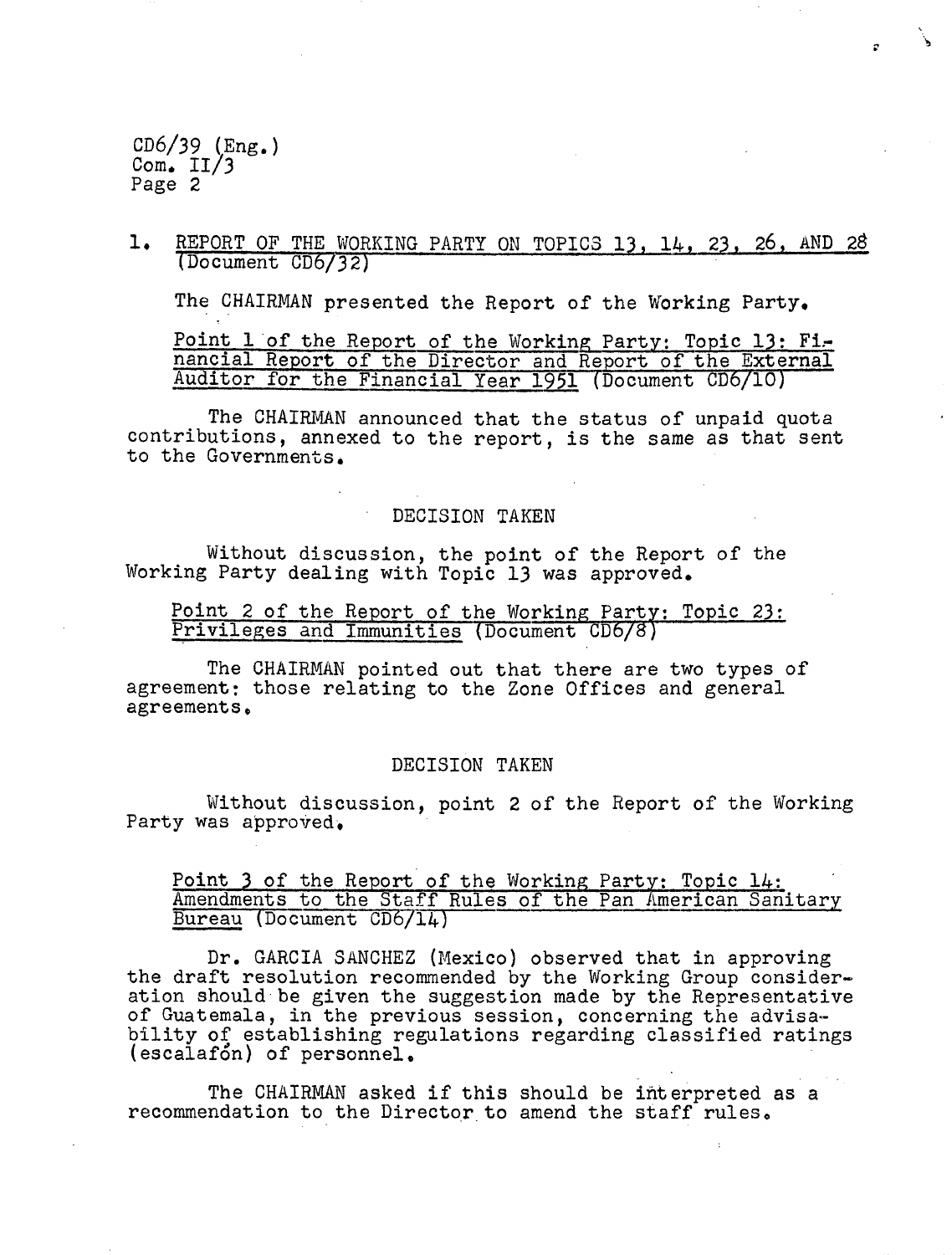Dr. GANDARA LACAPE (Guatemala) said that, as he had previously maintained, there is no regulation in existence regarding classified ratings (escalafon) of personnel. The proposal he made on behalf of his country seeks to establish,<br>in a definitive manner and with fixed rules, classified ratings<br>(escalafon) for administrative as well as technical personnel.<br>The present system of filling vac The present system of filling vacancies offers no guarantees to the personnel. Practically everything depends on the criterion of the Director. The employee should be protected by certain standards and rules. For this reason the Representative of Guatemala insisted in his proposal that the necessary study be made to establish this regulation regarding classified ratings (escalafon) for the purpose of offering greater assurances to the staff of the Pan American Sanitary Bureau.

 $\mathbf{z}^{(1)}$ 

÷

The CHAIRMAN asked if the proposal of Guatemala will be the subject of a recommendation to the Director or if it should be studied by the Committee.

Dr. GANDARA LACAPE (Guatemala) proposed that the Committee to be formed in accordance with the proposal of Mexico and El Salvador should also be the one to study the establishment of the said regulations on classified ratings (escalafon).

# DECISION TAKEN

The resolution proposed by the Working Party in its report (page 2 of document CD6/32) was approved, as was the proposal of the Representative of Guatemala, so that the subject of the regulations on classified ratings (escalafon) be included in the Order of the Day of that Committee,

Point 4 of the Report of the Working Party: Topic 26: Language Courses for Staff Members of the Pan American Sanitary Bureau (Document CD6/23)

Dr. ALLWOOD PAREDES (El Salvador) repeated the objections he had already made in the Executive Committee to having the Bureau pay the costs of language courses, since that would grant a new benefit to the better-paid staff members who can meet the cost of such training themselves. He therefore requested that Point 4 of the Report of the Working Party be deleted.

Dr. VARGAS MENDEZ (Costa Rica) declared his complete agreement with the point of view expressed by the Representative of El Salvador.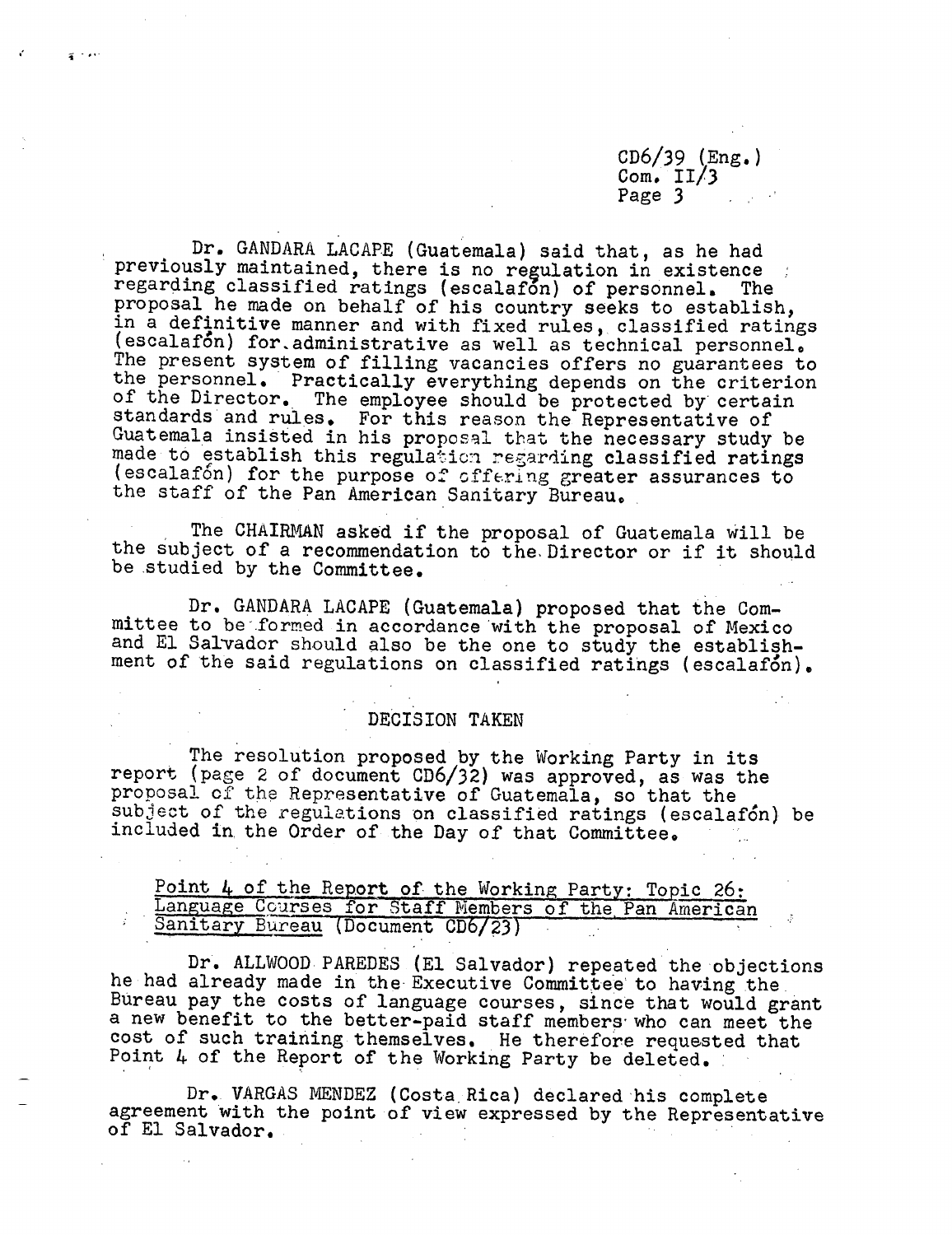Dr. GORDILLO ZULETA (Peru) also opposed approval of this part of the Report of the Working Party.

Dr. GANDARA LACAPE (Guatemala) supported the views of the Representative of El Salvador in full.

# DECISION TAKEN '

 $\sim 10^{11}$ 

It was agreed by twelve votes, with none against and one abstention, to delete the recommendation of the Working. Party relating to Topic 26.  $\mathcal{L}(\mathcal{L})$  and  $\mathcal{L}(\mathcal{L})$  and  $\mathcal{L}(\mathcal{L})$ 

Point 5 of the Report of the Working Party: Topic 28: Buildings and Installations at Headquarters (Document CD6/24)

The CHAIRMAN reported that this matter had been studied thoroughly by the Working Party, which had requested extensive information from the staff of the Pan American Sanitary Bureau.

Dr. SERRANO CAMARGO (Colombia) asked for clarification .in regard to the urgency of the repairs to the Headquarters 'buildings.. He said it was·necessary'to know whether or not this work can really be postponed. He thought it should also be made clear whether the amount of  $\${\,209\,},820$  mentioned for this work would really be sufficient, for if such were the case the authorization of an additional expenditure up to 15% of the. figure indicated would'not be justified.

The CHAIRMAN gave the floor to the Representative of the United States, as a member of the Subcommittee on Interim Headquarters, to reply to the question raised by the Representative of Colombia,.

Dr. BRADY (United States) considered that the Director was the one to give information on.the urgency of the work.

Mr. HINDERER (Chief, Division of Administration, PASB) explained the background of the case. He recalled that in the month of June the Subcommittee was convoked to examine the problem of heating and it had to consider also the lack of -space and the existing installations. From the examination of the documents on this topic one can deduce that the work proposed is of real urgency. 

Dr. SERRANO CAMARGO (Colombia} accepted the explanations given as to the immediate necessity of this work, but he reiterated the second part of his question, about 'the additional expenditure of 15%.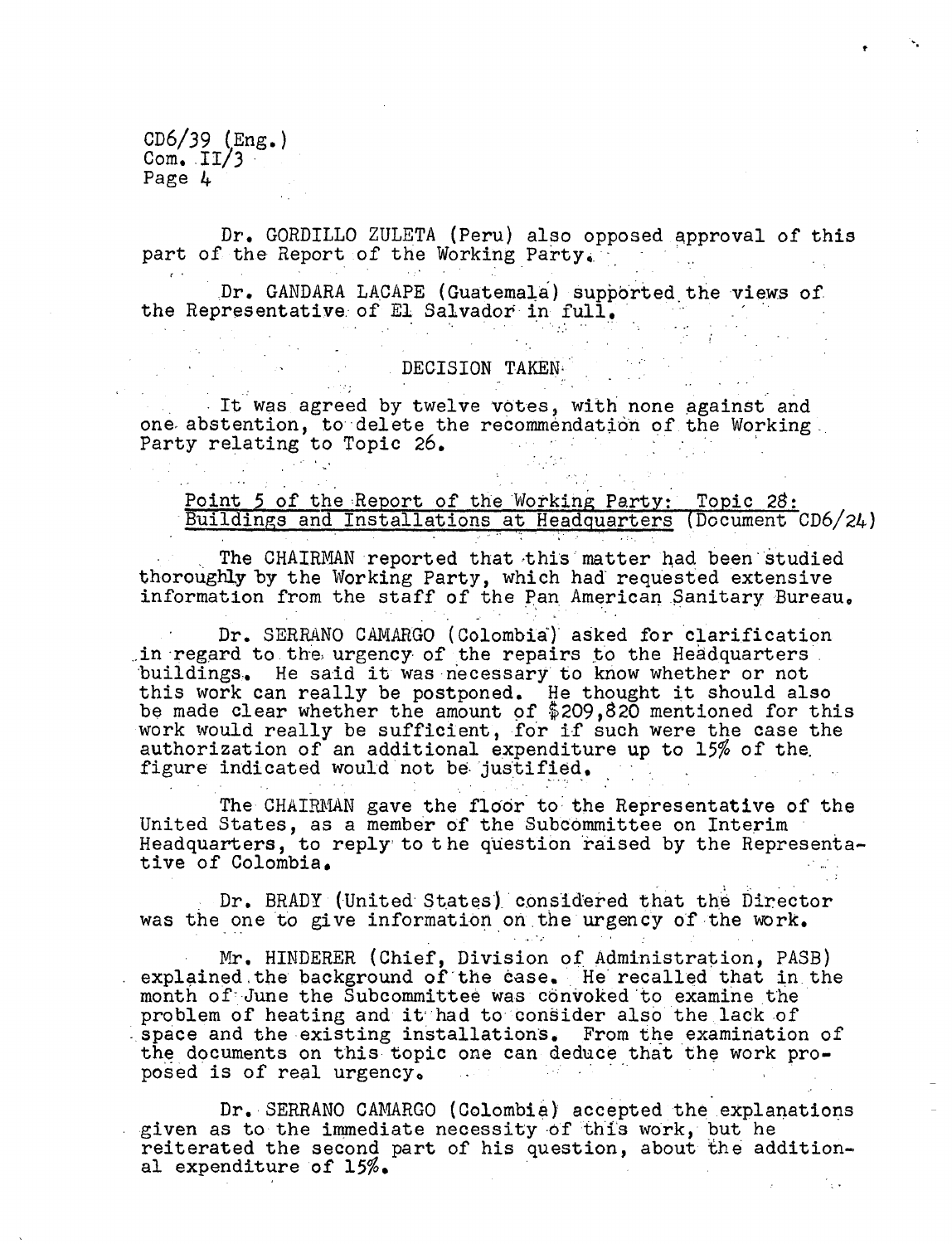Mr. HINDERER (Chief, Division of-Administration, PASB) explained that the figures given in the documents corresponded to those of a bid submitted by a Washington construction company a month ago, but that it was considered necessary to request authorization to have a margin of 15% available in the event of a rise in costs,

The CHAIRMAN explained that the Executive Committee, for its part, had not fixed any amount but that, to allow for any increase, it had considered it wise to request authorization to meet an increase of up to 15% of the appropriation for this The Working Party had recommended to the Committee the amount considered necessary.

Dr. CALVO (Panama) recalled that there was a proposal by the Representative of Mexico in Committee I for financing certain additional programs, among them the smallpox campaign, out of the Working Capital Fund. He proposed that Committee I study ways of meeting both needs, that is, the work on the buildings and the smallpox campaign.

The CHAIRMAN said that this topic had been assigned to Committee II and, therefore, the proposal of the Representative of Panama would have to be submitted to the General Committee.

Dr. VELEZ MORAN (Ecuador) supported the position of the Representative of Panama. He was willing to agree that that part of the work whose urgency is recognized should be done, but he felt that the things that are not really urgent should be postponed.

Dr. BRADY (United States) proposed the postponement of discussion of this point until there was agreement on Topic 24, He added that, as the buildings were to be occupied for ten years, it was preferable to begin the improvements as soon as possible to avoid higher costs later on. The Subcommittee had thought that the Directing Council should decide on the urgency of these improvements.

Dr. PIERRE NOEL (Haiti) thought that the necessary work should be done and the construction work on the fourth floor postponed in'order to allot the \$115,500 indicated for that item to beginning the smallpox campaign.

The CHAIRMAN explained that the matter of the smallpox campaign did not lie within the competence of Committee II, which should concern itself with the work on the Headquarters buildings.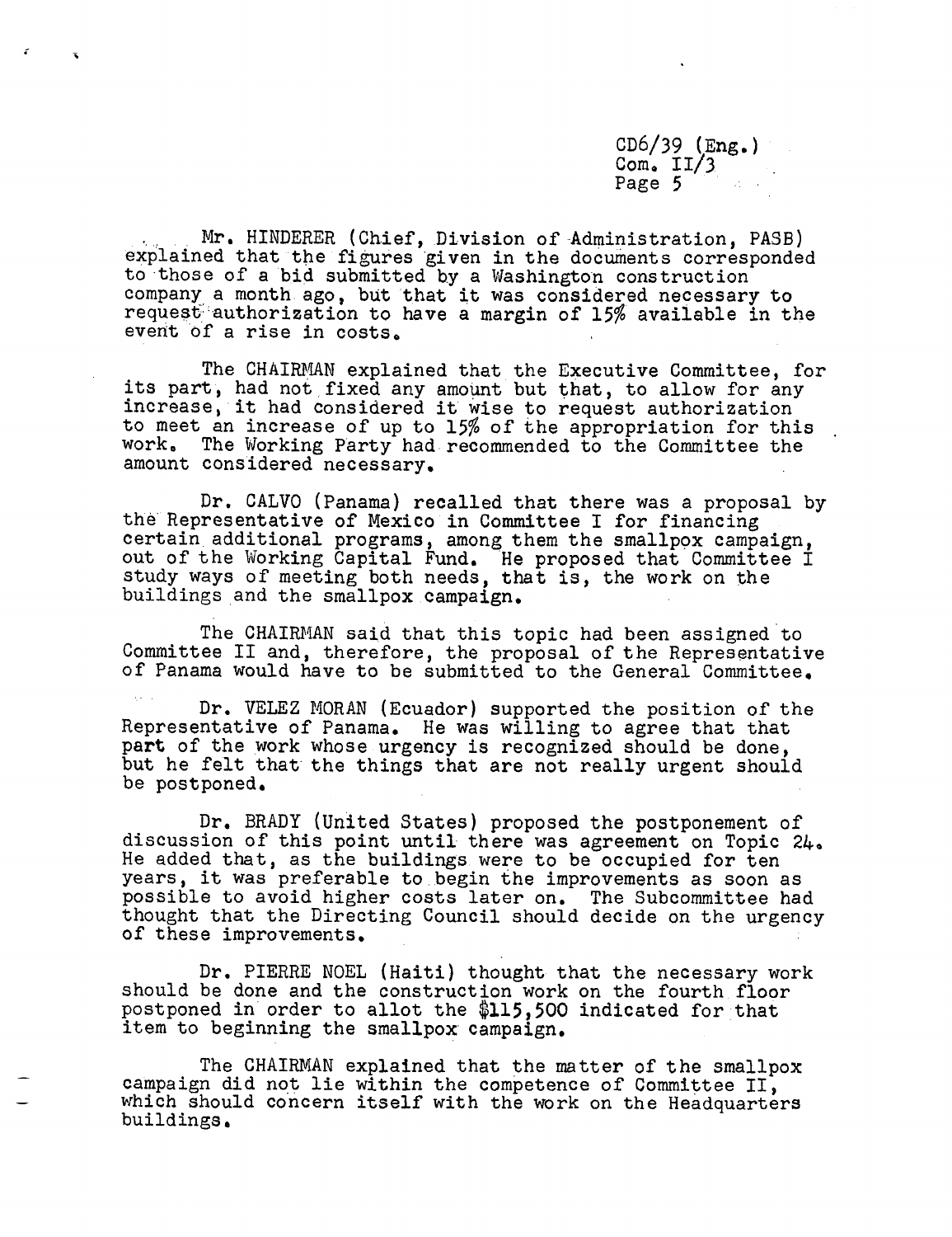$\label{eq:2} \sum_{\substack{ \mathbf{y} \in \mathcal{M}^{\mathcal{M}^{\mathcal{M}}}_{\mathcal{M}^{\mathcal{M}}_{\mathcal{M}^{\mathcal{M}}_{\mathcal{M}}_{\mathcal{M}}}}}\text{supp}(\mathbf{y})$ 

Dr. GARCIA SANCHEZ (Mexico) said that if the authorization to spend \$209,820 from the Working Capital Fund to finance work on the buildings were approved, the Committee would preclude the possibility of' beginning the smallpox campaign, He differed with the Chairman as to the desirability of examining matters according to so rigid a parliamentary procedure.

The CHAIRMAN understood the point of view of the Repre-<br>sentative of Mexico, but the fact was that under the regulations<br>it was up to Committee II to consider whether the work on the buildings was necessary and how it should be financed. The smallpox campaign did not come within the competence of this Committee.

Dr. CALVO (Panama) supported the views of the Repre-<br>sentative of Haiti, and he requested that the expenditure for construction work on the fourth' floor at the Interim Headquarters not be approved.

The CHATRMAN reminded the Committee that there were two proposals: one calling for eliminating expenditures in the amount of \$68,000 and the other eliminating work in the sum of  $$115,500.$ 

Dr. VELEZ MOPAN (Ecuador) insisted that work that was not absolutely urgent be postponed.  $\frac{1}{2} \left( \frac{1}{2} \right)$  ,  $\frac{1}{2} \left( \frac{1}{2} \right)$ 

Dr. FERREIRA BRAGA (Brazil) said that it would be excellent to have funds immediately for the smallpox campaign excellent to have funds immediately for the smallpox campaign<br>and that it was necessary to look for them; but that the work of improving the buildings should not be done piecemeal.

Dr. SOPER (Director PASB) recognized that the division of topics between the two Committees complicated the situation, but he believed that a point of agreement could be found when the status of the Working Capital Fund was considered. The work proposed is necessary, not only for reasons of accommodation, but also to obtain greater output from the staff. Nor would the execution of the work mean a delay in the smallpox would the execution of the work mean a delay in the smallpox campaign, because a certain amount of time always elapses between the proposal of what is to be done and the actual beginning of the work. He was pleased by the interest the Representatives showed in the smallpox campaign.

Dr. GONZALEZ (Venezuela) favored having the work done, since it was necessary and any postponement could mean a rise' in the cost,

 $\mathcal{F}(\mathcal{E}) = \{ \mathcal{E}(\mathcal{E}) \mid \mathcal{E} \}$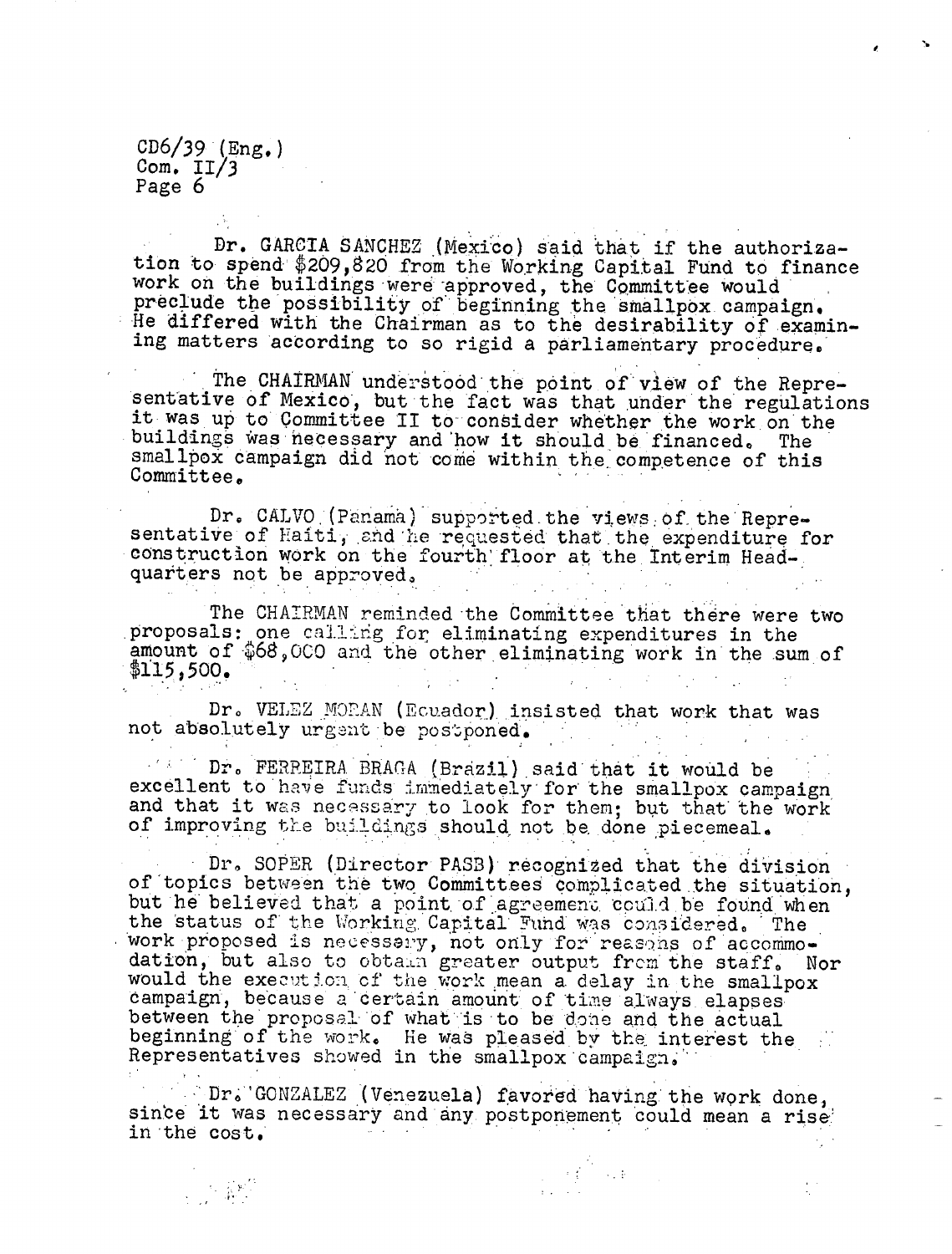Dr. VARGAS MENDEZ (Costa Rica) was of the opinion that the work should be limited to what was strictly urgent, in view of the fact that the beginning of the smallpox campaign must not be postponed.

Dr. GANDARA LACAPE (Guatemala) reviewed the history of the agreements reached at the meeting of the Subcommittee on Interim Headquarters, which considered the matter of heating urgent; the construction work on the fourth floor on the Headquarters building was a proposal of the Representative of Guatemala himself, He was of the opinion, nevertheless, that, since money was needed for other purposes, that construction work should be postponed. He believed that the Subcommittee on Buildings and Installations and the Director could decide what would be the best way to spend the money appropriated for the work.

Dr. FERREIRA BRAGA (Brazil) explained that his country was not opposed to allotting funds to the smallpox program, but rather, in agreement with the point of view of the Representative of the United States, he believed that these funds should be taken from the Working Capital Fund,

Dr. CALVO (Panama) proposed that the item of \$115,500 be eliminated from the budget for the building work,

Dr. GARCIA SANCHEZ (Mexico) was of the opinion that the most practical thing to do would be to postpone the discussion of Topic 28 until after Topic 24, on the status of the Working Capital Fund, had been examined, He insisted that he was not opposed to carrying out the work on the buildings, but he did consider that the smallpox program should be activated.

The CHAIRMAN proposed that the session be recessed for fifteen minutes so that the Representatives could reach an agreement on the various proposals presented during the session,

The session was suspended at 5:00 p.m. and resumed at 5:40 p.m.

The CHAIRMAN listed the four proposals that had been presented. The first consisted in eliminating the amount of  $$115,500$ . The second called for reducing the total amount, but leaving it to the Director to decide how to use the remainder from the Working Capital Fund. The third suggested authorizing expenditures less than those indicated, although without stating any amount, and postponing any subsequent action until these questions could be considered in a joint committee of the two Committees. The fourth called for postponing any decision on Topic 28 and going on to the discussion of the part dealing with Topic 2L. Topic 24.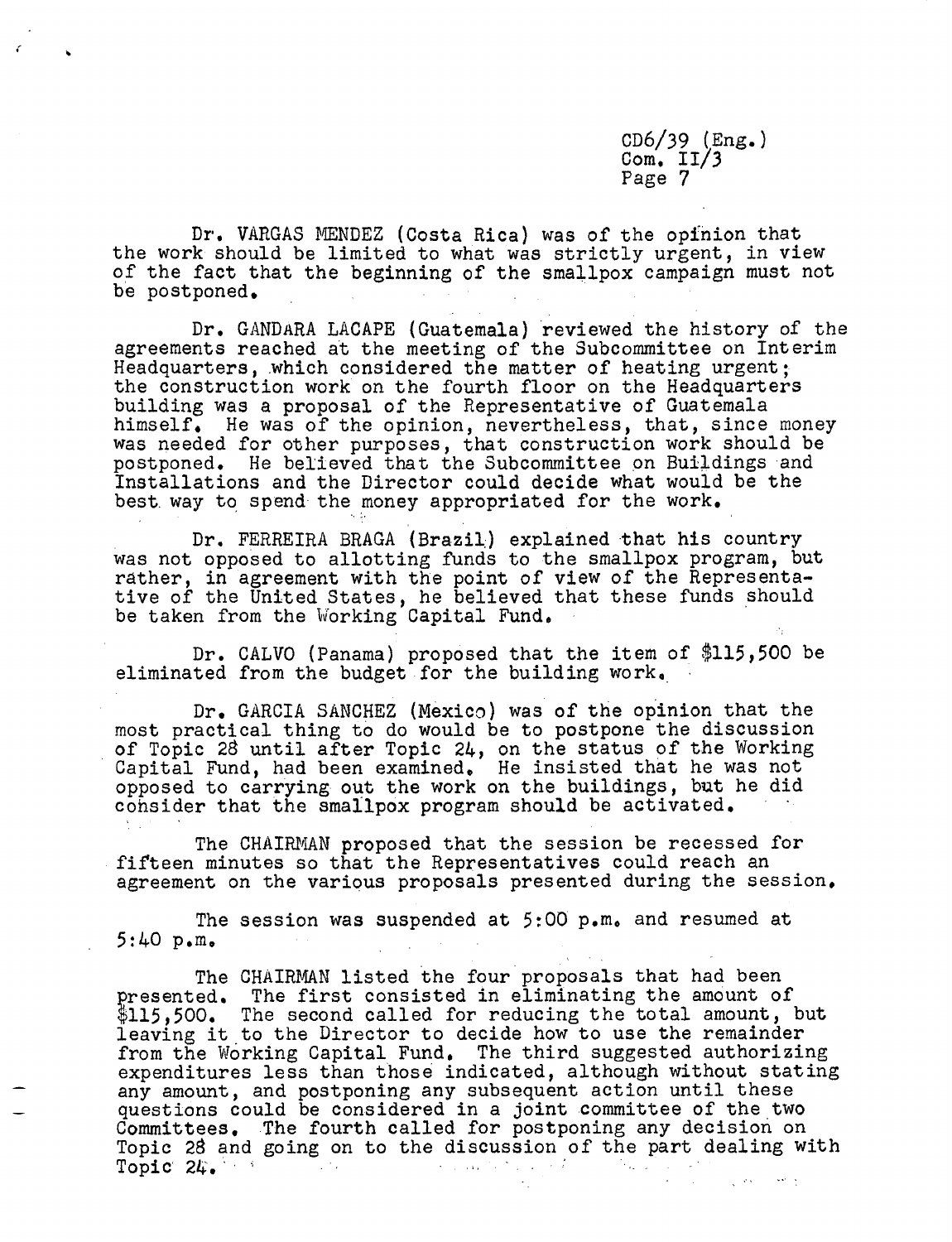$\mathcal{L} = \{ \mathcal{L} \}_{\mathcal{L} \in \mathcal{L}}$ 

# DECISION TAKEN

It was' agreed'to postpone the decision on Topic 28 and to go on to the discussion of the part of the Report of the Working Party referring to Topic 24.

### Point 6 of the Report of the Working Party: Topic 24: Status of the Working Capital Fund (Document CD6/15)

The CHAIRMAN pointed out that there is an estimated surplus of \$306,000 in the Working Capital Fund, and he spoke of the proposed uses for that sum,

Dr. BRADY (United States) said that his Government was of the opinion that the Working Capital Fund should not be applied to continuing campaigns,'but that there were one-year programs to which the sum of \$75,000 could be allotted.

Dr. GARCIA SANCHEZ (Mexico) suggested that the sum of \$75,000 from the surplus in the Working Capital Fund be allotted to the program to control smallpox in Central and South America.

Dr. CALVO (Panama) declared that under no circumstances should the \$75,000 be taken from the item allotted to new fellowships, which program should be intensified instead of reduced. He considered, moreover, that the \$115,500 of subheading (a) could be applied to the program of the smallpox campaign.

Dr. BRADY (United States) was of the opinion that it is within the competence of Committee II to indicate the manner in which these funds may be used.

Dr.' VARGAS MENDEZ (Costa Rica) proposed that the'two Committees make a joint study on how'to' utilize the \$306,000 surplus of the Working Capital Fund.

Dr. VELEZ MORAN (Ecuador) suggested that the way in which to utilize the  $$306,000$  be recommended to Committee I, calling attention to the need to allot \$75,000 to the smallpox campaign and \$85,280 for new fellowships in 1953.

The CHAIRMAN reminded the Committee that'the utilization of this surplus is within the competence of Committee I.

Dr. VELEZ MORAN (Ecuador) stated that he had only proposed a recommendation.a sa mga kalawang ng Kabupatèn Sila.<br>Pangangangang manang

 $\frac{1}{2}$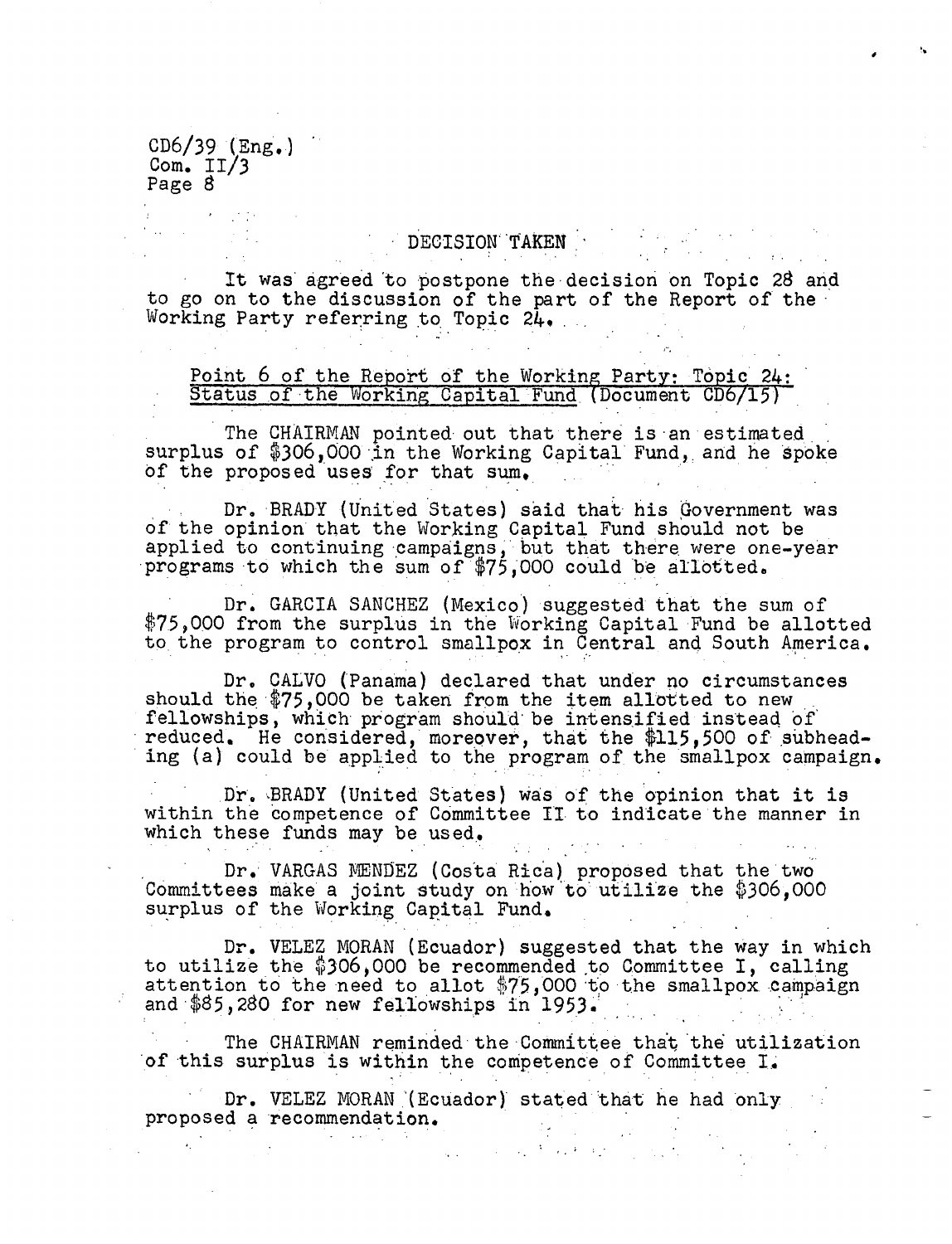Dr. ALLWOOD PAREDES (El Salvador) believed that Committee II could indicate the amount suggested for the construction and alteration of the Headquarters building,

Dr. GANDARA LACAPE (Guatemala) could not understand why the smallpox program was limited to \$75,000, when the proper action should be to attack the problem forcefully with whatever funds are necessary.

Dr. GARCIA SANCHEZ (Mexico) proposed that 40% of the Working Capital Fund be allotted for all the expenses proposed and that the amount of \$75,000 be earmarked for programs requiring immediate action.

Dr. CALVO (Panama) asked what other items would suffer if the figure of  $$75,000$  were obtained for the smallpox campaign in accordance with the proposal of the Representative of the United States,

Dr. BRADY (United States) said that the amount was set for the carrying out of programs whose continuation will not be charged to future budgets.

Dr. CALVO (Panama) insisted that under no condition should the item for new fellowships for 1953 be sacrificed.

Dr. ALLWOOD PAREDES (El Salvador) proposed that Committee II consider the sum of \$75,000 of the Working Capital Fund as a surplus that can be spent without jeopardizing the economic stability of the Bureau; that \$110,000 be allotted for construction work on the buildings, as agreed by the Permanent Subcommittee and the Director; and that the difference of \$196,000 be allotted to programs whose financing can be completed within a single financial year.

Dr, VARGAS MENDEZ (Costa Rica) asked for a clarification regarding the last part of this proposal.

Dr. ALLWOOD PAREDES (El Salvador) said, by way of clarification, that the smallpox campaign consists of several phases and that some of these can be carried out within a single year.

Dr. SOPER (Director PASB) took the floor to explain that the work on the buildings is necessary and yet this does not imply a lack of interest in the smallpox campaign. If this campaign has not already been started it has not been because of the lack of money or of the desire to take positive action.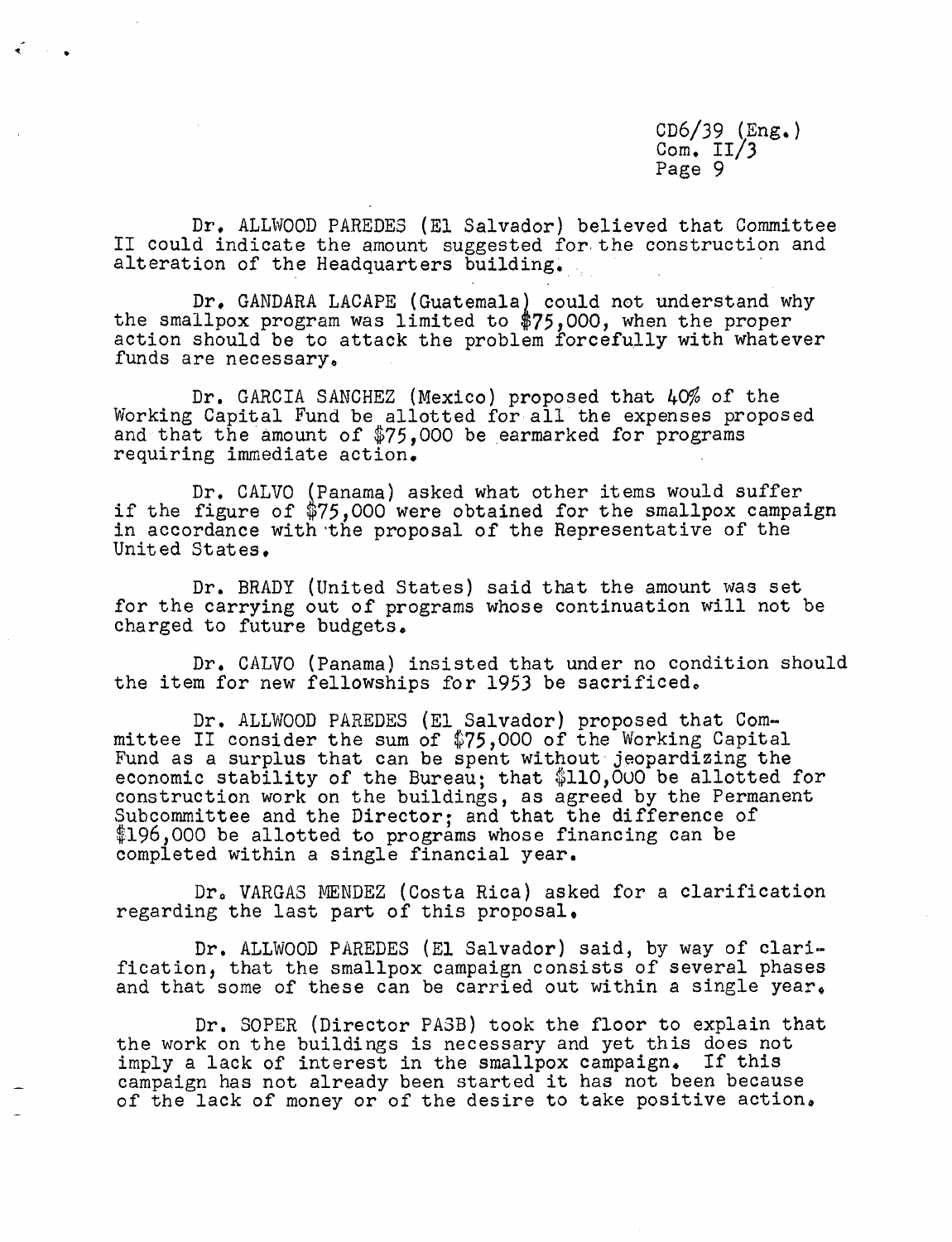It was hoped to establish.a permanent basis, in view of the fact that it is a long-range program. He called attention to the fact that the recommendations for the construction work were approved in the absence of the Director, but that he also understood that they should be started without delay.

The CHAIRMAN suggested that the meeting be adjourned in order to request the General Committee to meet and determine the procedure to be followed in dealing with this matter, in view of the fact that different criteria had been offered.

The meeting was adjourned at  $6:40$  p.m.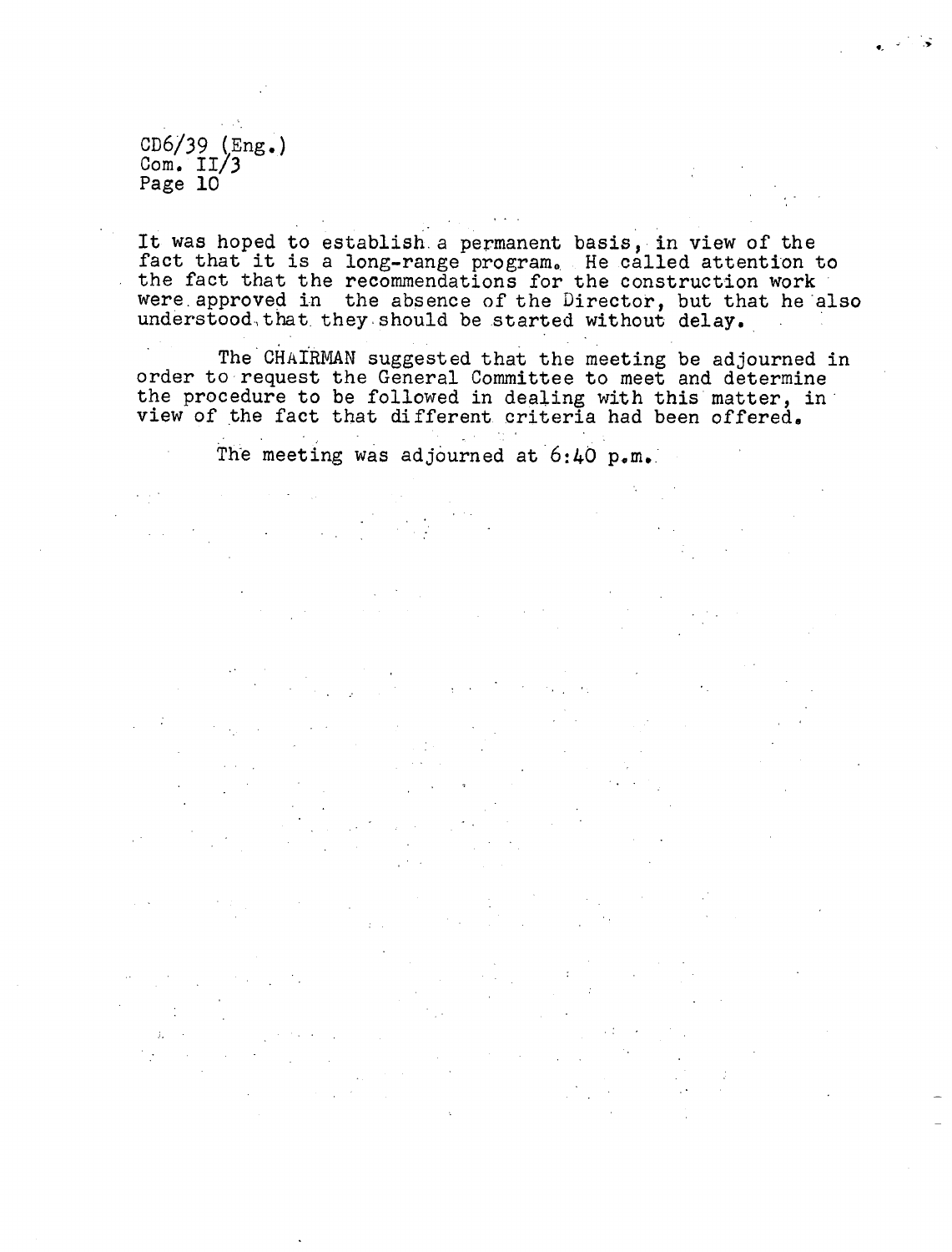

Bureau

#### SUMMARY

1. Election of Rapporteur.

Note: These pr6cis minutes are provisional and the Representatives are therefore requested to notify the Secretary within 48 hours of any corrections they wish made in the text.